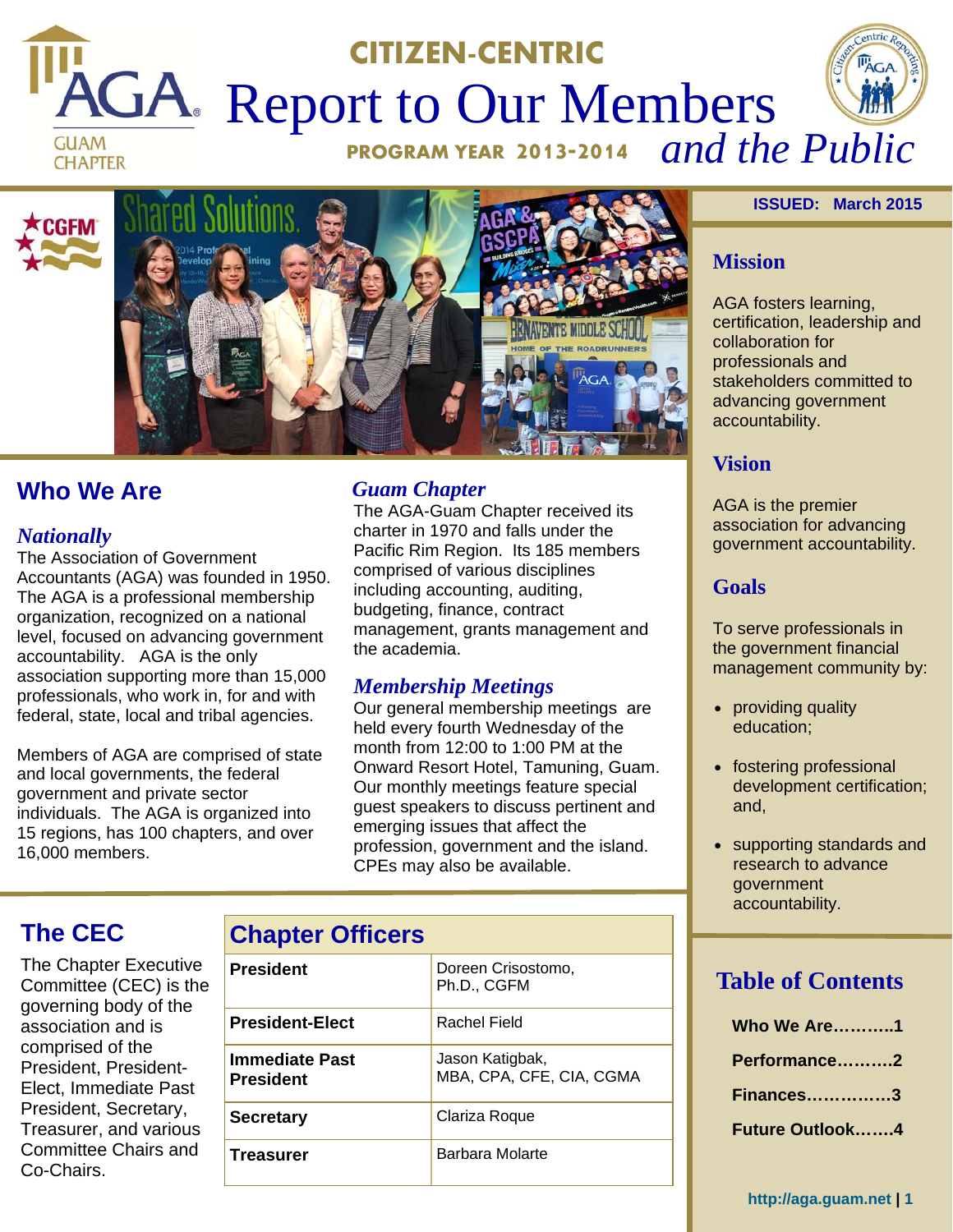# **Performance PROGRAM YEAR 2013-2014**

## **Chapter Recognition**

The Guam Chapter once again won the "*Platinum Award*" at the 63rd Annual Professional Development Conference in Orlando, Florida in July 2013. This is the highest award given to AGA chapters based on activities and accomplishments.

In addition to the Platinum award, the Guam Chapter received the following national awards under Category B:

## **2014 AGA National Awards**

- **Platinum Award**
- **Chapter CGFM Award**  Jojo Guevara
- **Regional Vice President Gold Award** Randall Wiegand



## **Member Demographics**

The Guam Chapter has 185 members primarily from local government agencies.

| <b>Membership</b> | 2014 | 2013 | 2012 |
|-------------------|------|------|------|
| Government        | 110  | 110  | 106  |
| <b>Private</b>    | 56   | 48   | 42   |
| Academia          | 20   | 12   | 12   |
| <b>Retired</b>    | 5    | 5    | 5    |
| <b>Students</b>   | 2    | 5    | 5    |
| Federal           | 2    | 5    | 1    |
| <b>TOTAL:</b>     | 195  | 185  | 171  |

## **Retention Rate**

Annual program year is from July 1 thru June 30. The retention rate for program year 2014 is 96%

| <b>Program</b><br>Year         |     | 2014 2013 2012 |     |
|--------------------------------|-----|----------------|-----|
| # of Current<br><b>Members</b> | 195 | 185            | 171 |
| <b>Retention</b><br>Rate       | 96% | 91%            | 81% |
| <b>New</b><br><b>Members</b>   | 18  | 23             | 8   |

## **Member Certification**

The Guam Chapter is committed to endorsing the Certified Government Financial Manager (CGFM) certification as the preferred designation. Members also hold other professional certifications.

| <b>Certification</b> | 2014 | 2013 | 2012 |
|----------------------|------|------|------|
| <b>CGFM</b>          | 25   | 22   | 21   |
| <b>CPA</b>           | 20   | 19   | 19   |
| <b>CGAP</b>          |      | 5    | 5    |
| <b>CIA</b>           | 3    | 3    | 3    |
| <b>CFE</b>           | 2    | 3    | 3    |



| <b>CPEs Offered</b>          |    | 2014 2013 2012 |    |
|------------------------------|----|----------------|----|
| <b>Conferences</b>           | 24 | 25             | 24 |
| Luncheon<br><b>Trainings</b> | 3  | 4              |    |
| <b>Other Trainings</b>       | 20 | 31             | 9  |
| <b>TOTAL CPEs:</b>           | 47 | 60             | 37 |

## **Training and Continuing Education**

One of the Chapter's main goal is to provide continuing professional education (CPE) credits. In 2014, the Chapter provided a total of 47 hours of CPEs to more than 300 participants from the private and public sectors.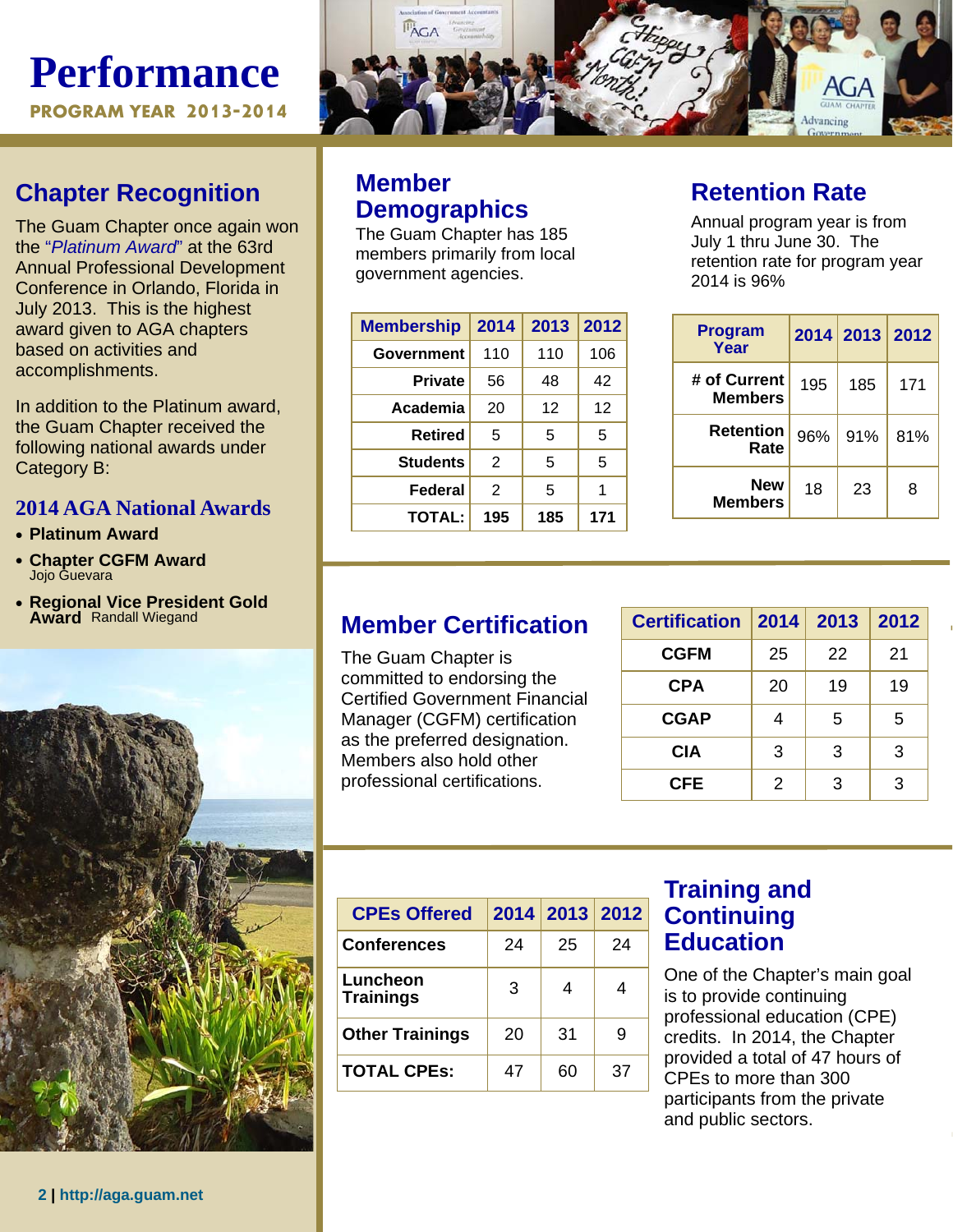

# **Finances PROGRAM YEAR 2013-2014**

## **Revenue by Source Program Year 2014—Unaudited**



| <b>Source</b>                                    | 2014         | 2013         | 2012        |
|--------------------------------------------------|--------------|--------------|-------------|
| <b>Training</b>                                  | 12,190<br>\$ | 68,345<br>\$ | \$34,520    |
| <b>Membership Luncheon</b><br><b>Collections</b> | 5,753        | 6,659        | 6,141       |
| <b>Annual 5K Walk/Run</b>                        | 12,302       | 9,538        | 8,332       |
| <b>Chapter Dues</b>                              | 1,510        | 2,440        | 760         |
| <b>Donations</b>                                 | 698          | 5,225        | 302         |
| <b>Others</b>                                    | 100          | 3,866        | 2,306       |
| <b>Total Revenues:</b>                           | 32,553<br>\$ | 96,073<br>\$ | 52,361<br>S |

**NOTE: Financial statements were prepared using the cash basis, therefore no adjusted entries were reflected in PY 12-13 and PY 13-14.** 

The primary reason for the increase in revenue for training in Program Year 2013 is attributable to the July 2012 Pacific Emerging Issues Conference, which is the Chapter's major biennial event.



| <b>Type</b>                                                                               | 2014     | 2013     | 2012     |
|-------------------------------------------------------------------------------------------|----------|----------|----------|
| <b>Training Costs</b>                                                                     | \$12,990 | \$46,989 | \$22,579 |
| <b>Membership Subsidy -</b><br>Luncheon                                                   | 12,563   | 11,987   | 10,478   |
| <b>Annual 5K Walk/Run</b>                                                                 | 5,148    | 4,084    | 6,596    |
| <b>Scholarship for</b><br><b>Professional Development</b><br><b>Conference (National)</b> | 2,460    | 9,538    | 9,454    |
| <b>Herminia Dierking</b><br><b>Scholarship</b>                                            | 7,000    |          | 4,500    |
| <b>Charitable Donations</b>                                                               | 4,580    | 2,473    | 510      |
| Other                                                                                     | 2,546    | 5,805    | 5,513    |
| <b>CGFM Scholarship</b>                                                                   | 462      |          |          |
| <b>Total Expenses:</b>                                                                    | \$47,749 | \$80,876 | \$59,630 |

**NOTE: Financial statements were prepared using the cash basis, therefore no adjusted entries were reflected in PY 12-13 and PY 13-14.** 

Program year 2013-2014 drastic decrease in training cost was mainly due to the Guam Professional Development Conference, (GPDC) which is held every other year. The next GPDC was held in September 2014– program year 2014-2015. The Herminia Dierking Scholarship also increased as five scholarships were issued and charitable donations also increase due to several natural disasters surrounding the Pacific Rim.

The figures presented above covers July 2013 through June 2014. The financial statements presented are under review by the Chapter Auditor Bobbie Howard. The AGA Guam Chapter has internal control procedures in place to safeguard funds and provide efficient and effective management of assets. For more information, contact Chapter Treasurer, Bobbie Molarte at **bmolarte@uguam.uog.edu** or Chapter Auditor at bobbie725@yahoo.com. Financial reports may be viewed at http://www.aga.guam.net/#!financial-reports/catf.